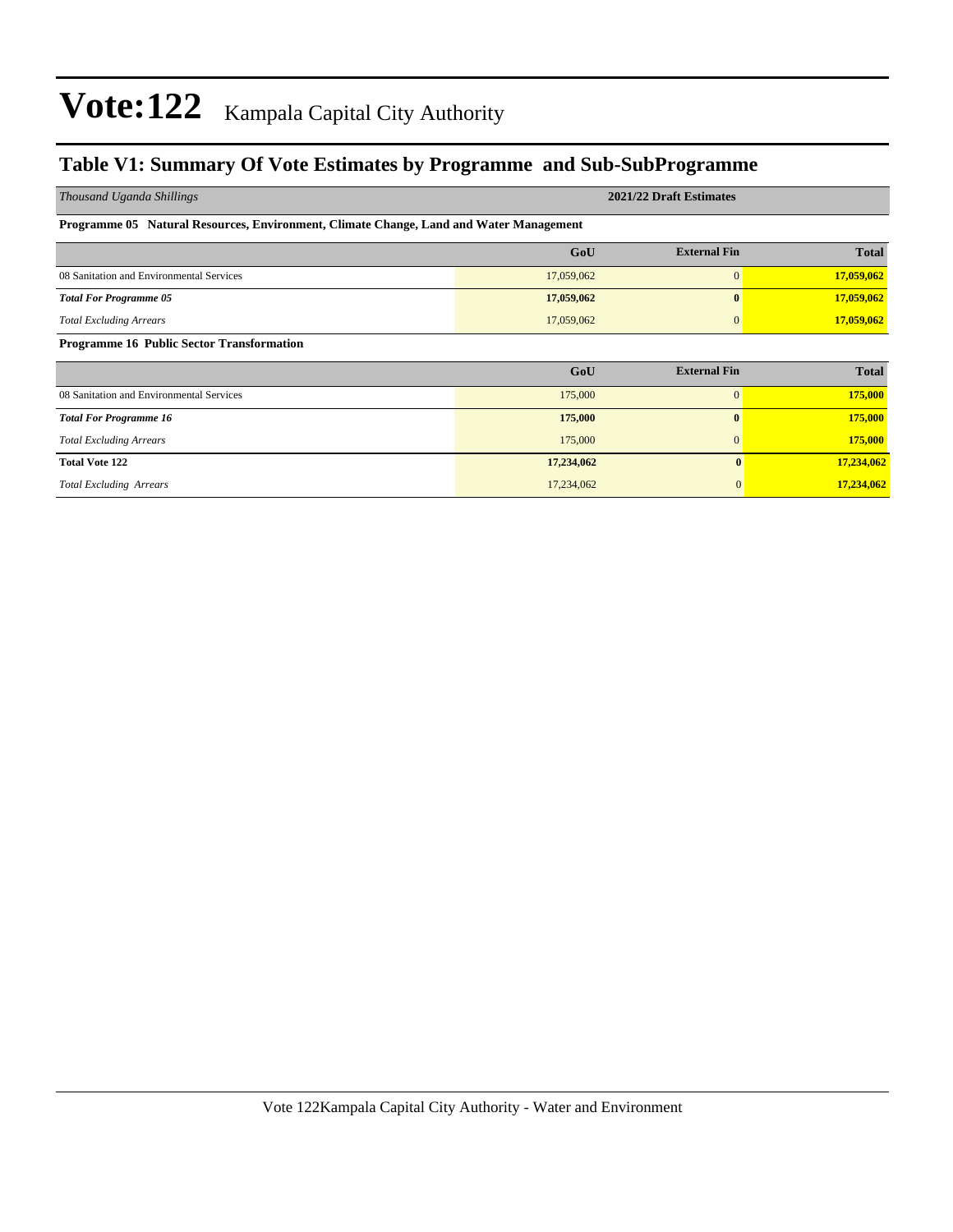### **Table V2: Summary Of Vote Estimates by Sub-SubProgramme,Department and Project**

| Thousand Uganda Shillings                                                 | 2020/21 Approved Budget |                     |              |              |                               | 2021/22 Draft Estimates |              |  |
|---------------------------------------------------------------------------|-------------------------|---------------------|--------------|--------------|-------------------------------|-------------------------|--------------|--|
| <b>Sub-SubProgramme 08 Sanitation and Environmental Services</b>          |                         |                     |              |              |                               |                         |              |  |
| <b>Recurrent Budget Estimates</b>                                         | <b>Wage</b>             | <b>Non-Wage</b>     | <b>AIA</b>   | <b>Total</b> | Wage                          | <b>Non-Wage</b>         | <b>Total</b> |  |
| 12 Environment                                                            | 8,790,000               | 8,269,062           | $\mathbf{0}$ | 17,059,062   | 8,790,000                     | 8,269,062               | 17,059,062   |  |
| <b>Total Recurrent Budget Estimates for Sub-</b><br><b>SubProgramme</b>   | 8,790,000               | 8,269,062           | $\bf{0}$     | 17,059,062   | 8,790,000                     | 8,269,062               | 17,059,062   |  |
| Development Budget Estimates                                              | <b>GoU Dev't</b>        | <b>External Fin</b> | <b>AIA</b>   | <b>Total</b> | <b>GoU Dev't External Fin</b> |                         | <b>Total</b> |  |
| 1686 Retooling of Kampala Capital City Authority                          | 175,000                 | $\mathbf{0}$        | $\mathbf{0}$ | 175,000      | 175,000                       | $\overline{0}$          | 175,000      |  |
| <b>Total Development Budget Estimates for Sub-</b><br><b>SubProgramme</b> | 175,000                 | $\bf{0}$            | $\bf{0}$     | 175,000      | 175,000                       | $\bf{0}$                | 175,000      |  |
|                                                                           | GoU                     | <b>External Fin</b> | <b>AIA</b>   | <b>Total</b> | GoU                           | <b>External Fin</b>     | <b>Total</b> |  |
| <b>Total For Sub-SubProgramme 08</b>                                      | 17,234,062              | 0                   | $\bf{0}$     | 17,234,062   | 17,234,062                    | $\bf{0}$                | 17,234,062   |  |
| <b>Total Excluding Arrears</b>                                            | 17,234,062              | $\mathbf{0}$        | $\mathbf{0}$ | 17,234,062   | 17,234,062                    | $\overline{0}$          | 17,234,062   |  |
| <b>Total Vote 122</b>                                                     | 17,234,062              | $\mathbf{0}$        | $\bf{0}$     | 17,234,062   | 17,234,062                    | $\bf{0}$                | 17,234,062   |  |
| <b>Total Excluding Arrears</b>                                            | 17,234,062              | $\boldsymbol{0}$    | $\mathbf{0}$ | 17,234,062   | 17,234,062                    | $\mathbf{0}$            | 17,234,062   |  |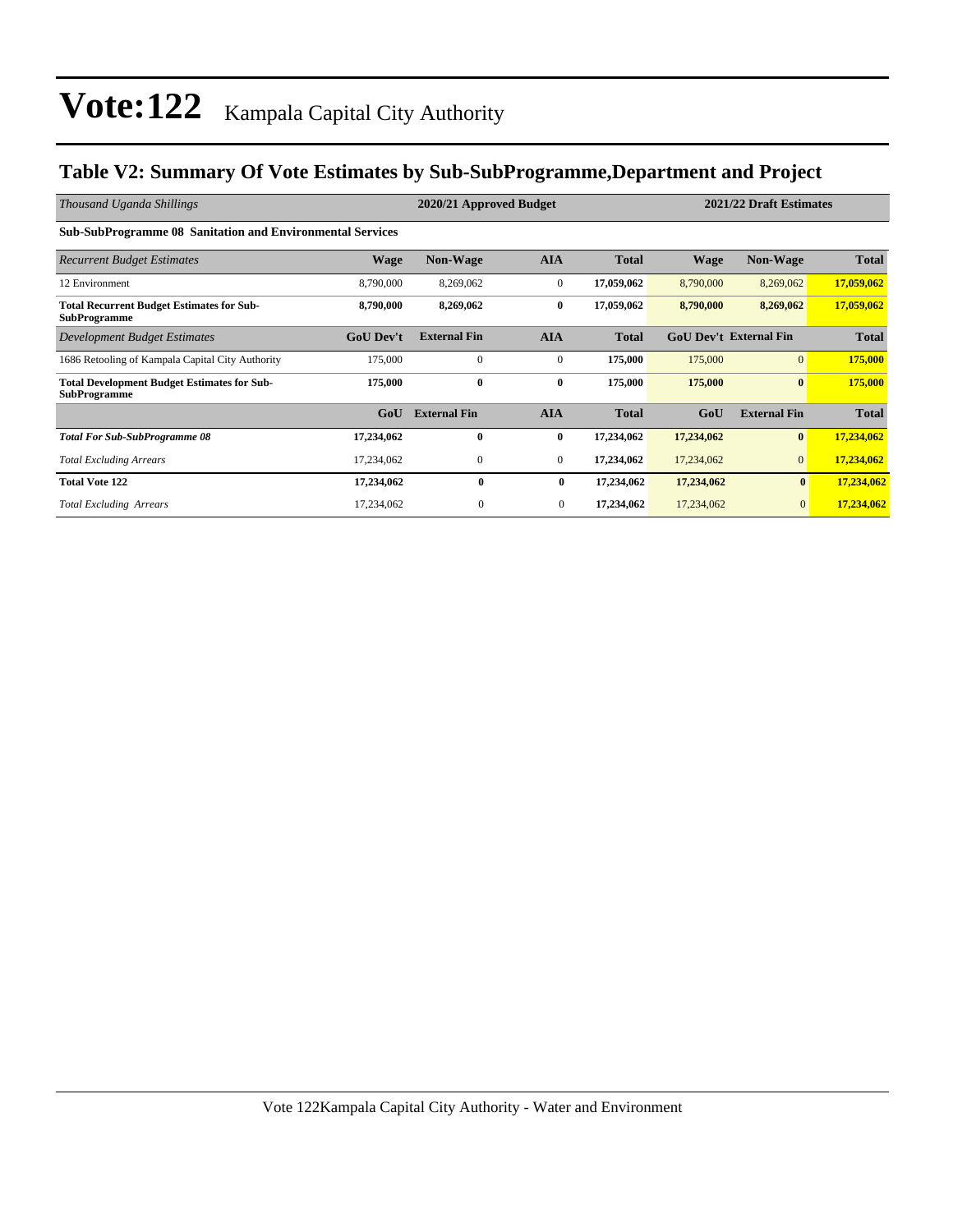### **Table V3: Summary Vote Estimates by Item**

| Thousand Uganda Shillings                                |            | 2020/21 Approved Budget |              |              |            | 2021/22 Draft Estimates |              |  |  |
|----------------------------------------------------------|------------|-------------------------|--------------|--------------|------------|-------------------------|--------------|--|--|
|                                                          | GoU        | <b>External Fin</b>     | <b>AIA</b>   | <b>Total</b> | GoU        | <b>External Fin</b>     | <b>Total</b> |  |  |
| <b>Employees, Goods and Services (Outputs Provided)</b>  | 17,234,062 | $\bf{0}$                | $\bf{0}$     | 17,234,062   | 17,234,062 | $\bf{0}$                | 17,234,062   |  |  |
| 211101 General Staff Salaries                            | 8,790,000  | $\bf{0}$                | $\bf{0}$     | 8,790,000    | 8,790,000  | $\bf{0}$                | 8,790,000    |  |  |
| 221001 Advertising and Public Relations                  | 60,000     | $\bf{0}$                | $\bf{0}$     | 60,000       | 158,000    | $\mathbf{0}$            | 158,000      |  |  |
| 221002 Workshops and Seminars                            | 158,000    | $\bf{0}$                | $\bf{0}$     | 158,000      | $\bf{0}$   | $\bf{0}$                | $\mathbf{0}$ |  |  |
| 224004 Cleaning and Sanitation                           | 885,000    | $\bf{0}$                | $\bf{0}$     | 885,000      | 885,000    | $\bf{0}$                | 885,000      |  |  |
| 224005 Uniforms, Beddings and Protective Gear            | 210,000    | $\bf{0}$                | $\bf{0}$     | 210,000      | 85,000     | $\bf{0}$                | 85,000       |  |  |
| 225001 Consultancy Services- Short term                  | 9,579      | $\bf{0}$                | $\bf{0}$     | 9,579        | 69,579     | $\bf{0}$                | 69,579       |  |  |
| 227004 Fuel, Lubricants and Oils                         | 3,631,100  | $\bf{0}$                | $\bf{0}$     | 3,631,100    | 3,631,100  | $\bf{0}$                | 3,631,100    |  |  |
| 228001 Maintenance - Civil                               | 175,000    | 0                       | $\bf{0}$     | 175,000      | 300,000    | $\bf{0}$                | 300,000      |  |  |
| 228003 Maintenance – Machinery, Equipment &<br>Furniture | 50,000     | $\bf{0}$                | $\bf{0}$     | 50,000       | 50,000     | $\mathbf{0}$            | 50,000       |  |  |
| 228004 Maintenance – Other                               | 3,265,383  | $\bf{0}$                | $\bf{0}$     | 3,265,383    | 3,265,383  | $\mathbf{0}$            | 3,265,383    |  |  |
| <b>Grand Total Vote 122</b>                              | 17,234,062 | $\bf{0}$                | $\bf{0}$     | 17,234,062   | 17,234,062 | $\bf{0}$                | 17,234,062   |  |  |
| <b>Total Excluding Arrears</b>                           | 17,234,062 | $\boldsymbol{0}$        | $\mathbf{0}$ | 17,234,062   | 17,234,062 | $\mathbf{0}$            | 17,234,062   |  |  |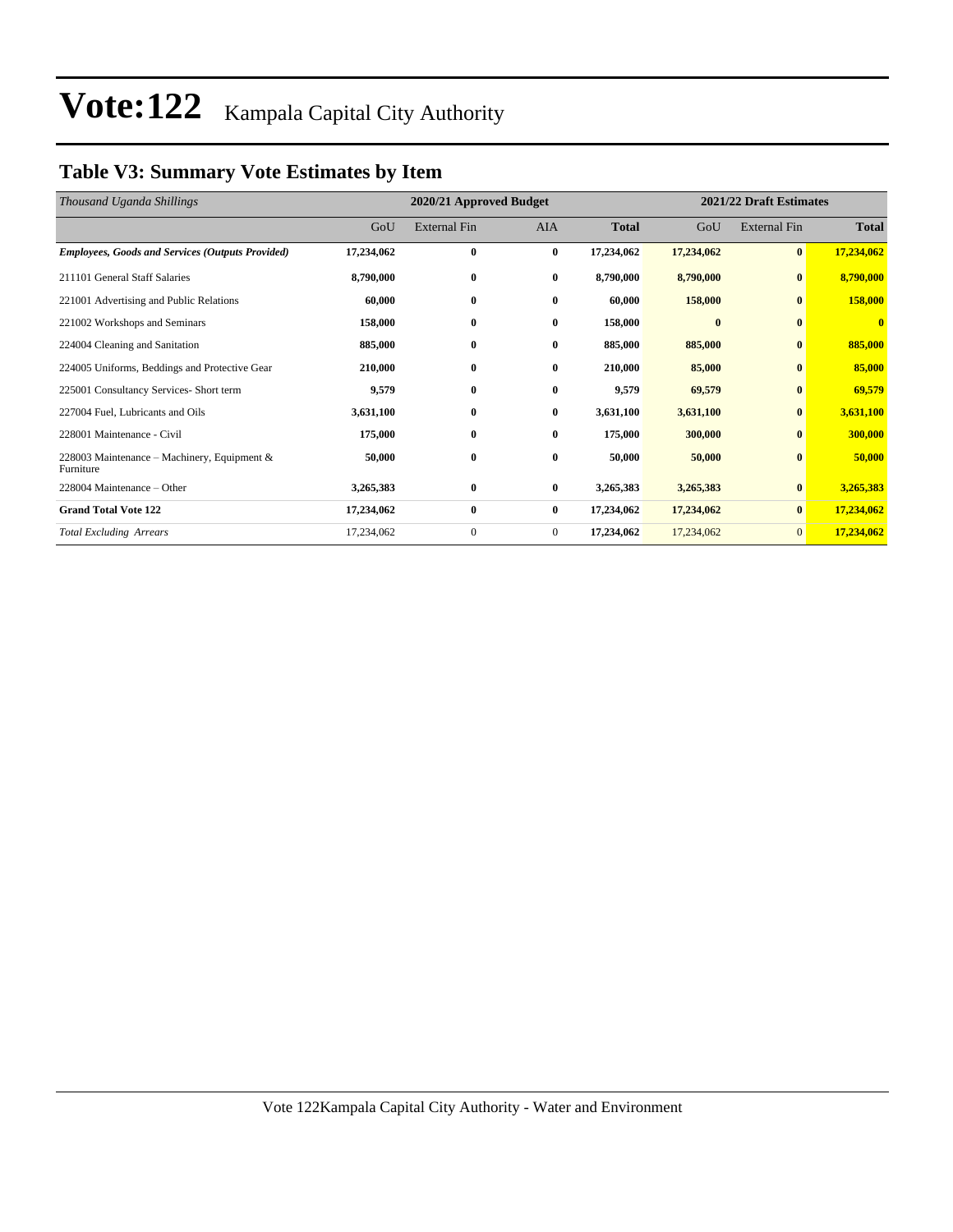#### **Table V4: Detailed Estimates by Sub-SubProgramme, Department,Project and Output and Item**

#### *Sub-SubProgrammme 08 Sanitation and Environmental Services*

*Recurrent Budget Estimates*

#### **Department 12 Environment**

| Thousand Uganda Shillings                                    |                | 2020/21 Approved Budget |              |              | 2021/22 Draft Estimates |                |                |  |
|--------------------------------------------------------------|----------------|-------------------------|--------------|--------------|-------------------------|----------------|----------------|--|
| <b>Outputs Provided</b>                                      | Wage           | Non Wage                | <b>AIA</b>   | <b>Total</b> | Wage                    | Non Wage       | <b>Total</b>   |  |
| Budget Output 090801 Policies, Laws and strategy development |                |                         |              |              |                         |                |                |  |
| 211101 General Staff Salaries                                | 8,790,000      | $\mathbf{0}$            | $\mathbf{0}$ | 8,790,000    | 8,790,000               | $\overline{0}$ | 8,790,000      |  |
| 221001 Advertising and Public Relations                      | $\mathbf{0}$   | 60,000                  | $\mathbf{0}$ | 60,000       | $\mathbf{0}$            | 158,000        | 158,000        |  |
| 221002 Workshops and Seminars                                | $\overline{0}$ | 158,000                 | $\mathbf{0}$ | 158,000      | $\boldsymbol{0}$        | $\Omega$       | $\overline{0}$ |  |
| 224004 Cleaning and Sanitation                               | $\mathbf{0}$   | 885,000                 | $\mathbf{0}$ | 885,000      | $\mathbf{0}$            | 885,000        | 885,000        |  |
| 224005 Uniforms, Beddings and Protective Gear                | $\mathbf{0}$   | 210,000                 | $\mathbf{0}$ | 210,000      | $\mathbf{0}$            | 85,000         | 85,000         |  |
| 225001 Consultancy Services- Short term                      | $\Omega$       | 9,579                   | $\Omega$     | 9,579        | $\mathbf{0}$            | 69,579         | 69,579         |  |
| 227004 Fuel, Lubricants and Oils                             | $\mathbf{0}$   | 3,631,100               | $\mathbf{0}$ | 3,631,100    | $\mathbf{0}$            | 3,631,100      | 3,631,100      |  |
| 228001 Maintenance - Civil                                   | $\mathbf{0}$   | 50,000                  | $\mathbf{0}$ | 50,000       | $\overline{0}$          | 175,000        | 175,000        |  |
| 228004 Maintenance – Other                                   | $\overline{0}$ | 3,265,383               | $\mathbf{0}$ | 3,265,383    | $\mathbf{0}$            | 3,265,383      | 3,265,383      |  |
| <b>Total Cost of Budget Output 01</b>                        | 8,790,000      | 8,269,062               | 0            | 17,059,062   | 8,790,000               | 8,269,062      | 17,059,062     |  |
| <b>Total Cost Of Outputs Provided</b>                        | 8,790,000      | 8,269,062               | $\bf{0}$     | 17,059,062   | 8,790,000               | 8,269,062      | 17,059,062     |  |
| <b>Total Cost for Department 12</b>                          | 8,790,000      | 8,269,062               | $\bf{0}$     | 17,059,062   | 8,790,000               | 8,269,062      | 17,059,062     |  |
| <b>Total Excluding Arrears</b>                               | 8,790,000      | 8,269,062               | $\mathbf{0}$ | 17,059,062   | 8,790,000               | 8,269,062      | 17,059,062     |  |
|                                                              |                |                         |              |              |                         |                |                |  |

*Development Budget Estimates*

#### **Project 1686 Retooling of Kampala Capital City Authority**

| Thousand Uganda Shillings                                    |                               | 2020/21 Approved Budget |                | 2021/22 Draft Estimates |                               |                       |              |
|--------------------------------------------------------------|-------------------------------|-------------------------|----------------|-------------------------|-------------------------------|-----------------------|--------------|
| <b>Outputs Provided</b>                                      | <b>GoU Dev't External Fin</b> |                         | <b>AIA</b>     | <b>Total</b>            | <b>GoU Dev't External Fin</b> |                       | <b>Total</b> |
| Budget Output 090801 Policies, Laws and strategy development |                               |                         |                |                         |                               |                       |              |
| 228001 Maintenance - Civil                                   | 125,000                       | $\Omega$                | $\overline{0}$ | 125,000                 | 125,000                       | $\mathbf{0}$          | 125,000      |
| 228003 Maintenance – Machinery, Equipment & Furniture        | 50,000                        | 0                       | $\mathbf{0}$   | 50,000                  | 50,000                        | $\overline{0}$        | 50,000       |
| <b>Total Cost Of Budget Output 090801</b>                    | 175,000                       | 0                       | 0              | 175,000                 | 175,000                       | $\boldsymbol{\theta}$ | 175,000      |
| <b>Total Cost for Outputs Provided</b>                       | 175,000                       | 0                       | $\mathbf{0}$   | 175,000                 | 175,000                       | $\mathbf{0}$          | 175,000      |
| <b>Total Cost for Project: 1686</b>                          | 175,000                       | $\mathbf{0}$            | $\overline{0}$ | 175,000                 | 175,000                       | $\overline{0}$        | 175,000      |
| <b>Total Excluding Arrears</b>                               | 175,000                       | $\mathbf{0}$            | $\mathbf{0}$   | 175,000                 | 175,000                       | $\overline{0}$        | 175,000      |
|                                                              | GoU                           | <b>External Fin</b>     | <b>AIA</b>     | <b>Total</b>            | GoU                           | <b>External Fin</b>   | <b>Total</b> |
| <b>Total Cost for Sub-SubProgramme 08</b>                    | 17,234,062                    | $\bf{0}$                | $\bf{0}$       | 17,234,062              | 17,234,062                    | $\bf{0}$              | 17,234,062   |